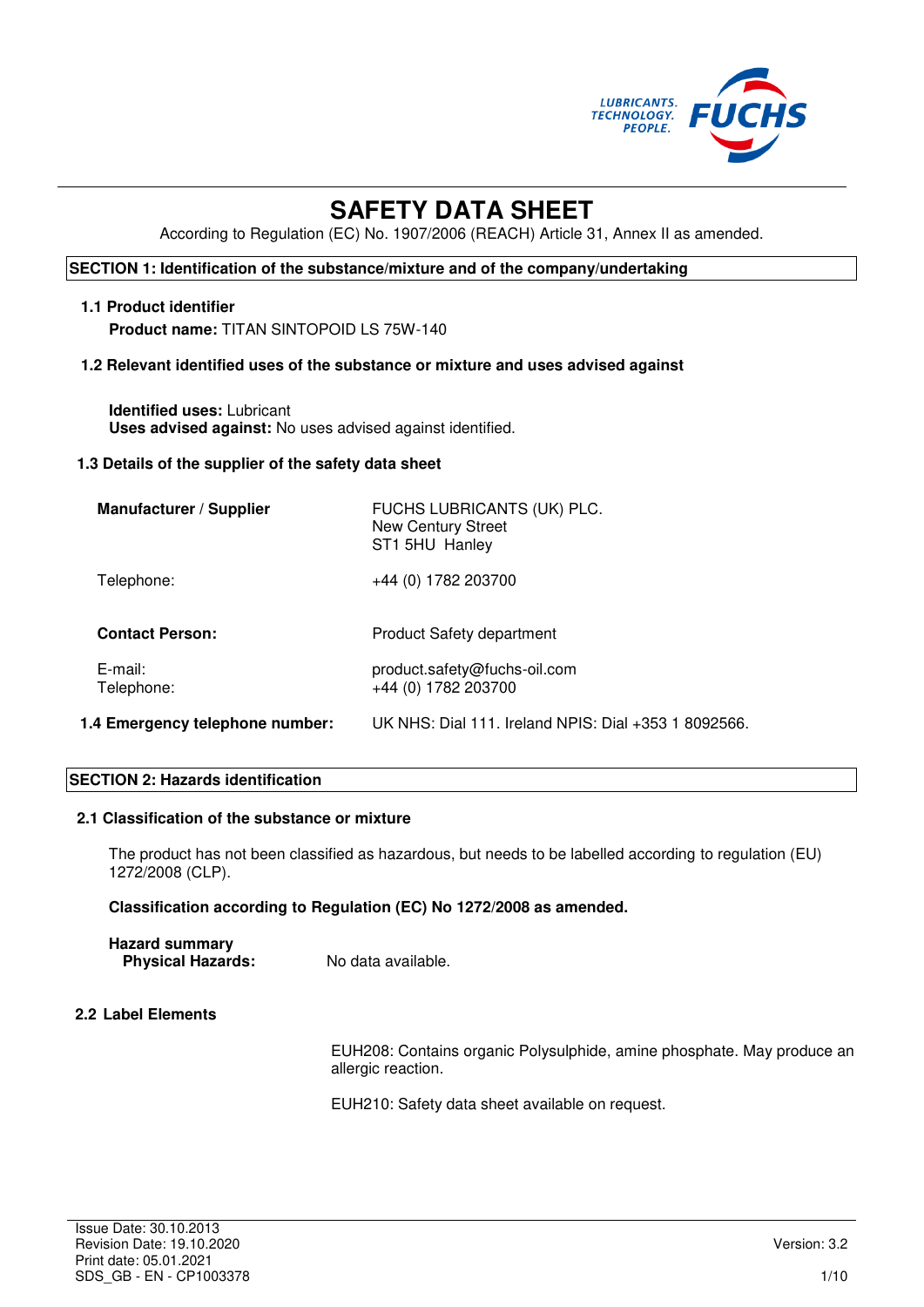

**2.3 Other hazards:** By handling of mineral oil products and chemical products no particular hazard is known when normal precautions (item 7) and personal protective equipment (item 8) are kept. The product may not be released into the environment without control.

#### **SECTION 3: Composition/information on ingredients**

#### **3.2 Mixtures**

**General information:** Mixture of synthetic base oils with additives.

| <b>Chemical name</b>      | <b>Ildentifier</b> | <b>Concentration</b> * | <b>REACH Registra-</b><br>Ition No. | <b>Notes</b> |
|---------------------------|--------------------|------------------------|-------------------------------------|--------------|
| Hydrocarbons, low viscous | EC: 500-183-1      | $ 20.00\% - 50.00\% $  | 101-2119486452-34                   |              |
| organic Polysulphide      | EINECS: 273-103-3  | $1,00\% - 5,00\%$      | 101-2119540515-43                   |              |
| amine phosphate           | EINECS: 931-384-6  | $1,00\% - < 2,50\%$    | 01-2119493620-38                    |              |
| amine phosphate           | EC: 939-591-3      | $1.00\% - 5.00\%$      | 101-2119978530-33                   |              |

\* All concentrations are percent by weight unless ingredient is a gas. Gas concentrations are in percent by volume. PBT: persistent, bioaccumulative and toxic substance.

vPvB: very persistent and very bioaccumulative substance.

# **Classification**

| <b>Chemical name</b>      | <b>Identifier</b>  | <b>Classification</b> |                                                                                       |
|---------------------------|--------------------|-----------------------|---------------------------------------------------------------------------------------|
| Hydrocarbons, low viscous | IEC: 500-183-1     |                       | CLP: Asp. Tox. 1; H304                                                                |
| organic Polysulphide      | EINECS: 273-103-3  |                       | CLP: Skin Sens. 1B; H317, Aquatic Chronic 3; H412                                     |
| amine phosphate           | IEINECS: 931-384-6 |                       | CLP: Eye Dam. 1;H318, Acute Tox. 4;H302, Skin Sens.<br>1;H317, Aquatic Chronic 2;H411 |
| amine phosphate           | IEC: 939-591-3     | CLP:                  | Aquatic Chronic 3:H412                                                                |

CLP: Regulation No. 1272/2008.

#### **specific concentration limit**

| <b>Chemical name</b> | <b>Identifier</b>                             | specific<br>concentra-<br>tion limit | <b>Hazard class</b>                                             | <b>Hazard</b><br>Category state- | <b>Hazard</b><br><b>Iments</b>   |
|----------------------|-----------------------------------------------|--------------------------------------|-----------------------------------------------------------------|----------------------------------|----------------------------------|
| organic Polysulphide | EINECS: 273-103-3  >= 45,9999 Skin sensitizer |                                      |                                                                 | 1Β                               | H <sub>3</sub> 17                |
| amine phosphate      | EINECS: 931-384-6 $\vert$ > = 9,39 %          | $> 50 \%$<br>$> 50 \%$               | Skin sensitizer<br>Serious eye damage<br>Serious eye irritation | າ                                | H <sub>317</sub><br>H318<br>H319 |

For the wording of the listed hazard statements refer to section 16.

# **SECTION 4: First aid measures**

General: **Instantly remove any clothing soiled by the product.** 

## **4.1 Description of first aid measures**

| Inhalation: |  |
|-------------|--|
|-------------|--|

Supply fresh air; consult doctor in case of symptoms.

**Eye contact:** Promptly wash eyes with plenty of water while lifting the eye lids.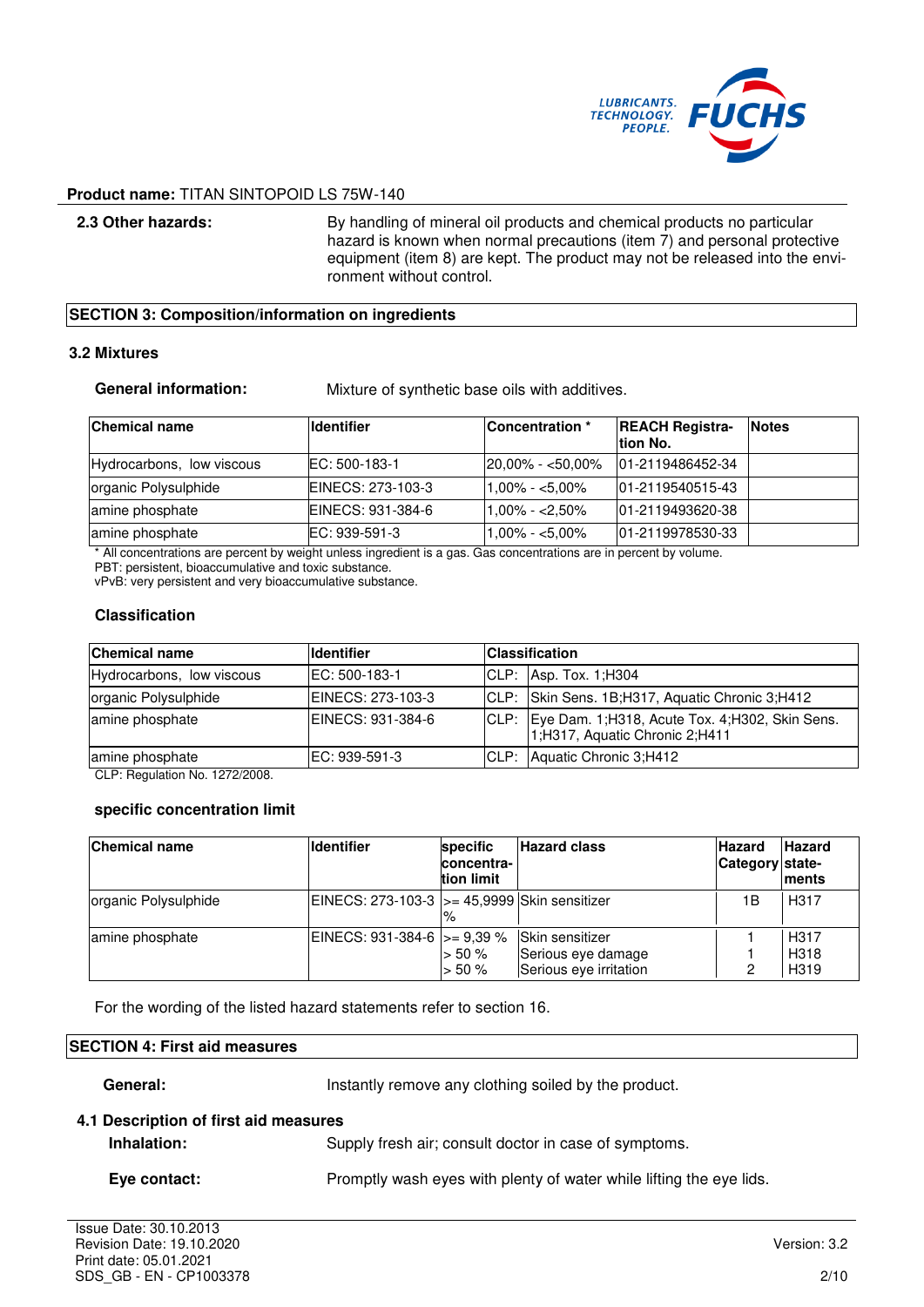

| <b>Skin Contact:</b>                                                                   | Wash with soap and water.                                                                                                                                                                                                                                   |  |
|----------------------------------------------------------------------------------------|-------------------------------------------------------------------------------------------------------------------------------------------------------------------------------------------------------------------------------------------------------------|--|
| Ingestion:                                                                             | Rinse mouth thoroughly.                                                                                                                                                                                                                                     |  |
| 4.2 Most important symptoms<br>and effects, both acute and<br>delayed:                 | May cause skin and eye irritation.                                                                                                                                                                                                                          |  |
| 4.3 Indication of any immediate<br>medical attention and spe-<br>cial treatment needed | Get medical attention if symptoms occur.                                                                                                                                                                                                                    |  |
| <b>SECTION 5: Firefighting measures</b>                                                |                                                                                                                                                                                                                                                             |  |
| 5.1 Extinguishing media                                                                |                                                                                                                                                                                                                                                             |  |
| Suitable extinguishing me-<br>dia:                                                     | CO2, fire extinguishing powder or fog like water spraying. Extinguish larger<br>fires with alcohol resistant foam or spray water with suitable surfactant add-<br>ed                                                                                        |  |
| <b>Unsuitable extinguishing</b><br>media:                                              | Water with a full water jet.                                                                                                                                                                                                                                |  |
| 5.2 Special hazards arising<br>from the substance or mix-<br>ture:                     | During fire, gases hazardous to health may be formed.                                                                                                                                                                                                       |  |
| 5.3 Advice for firefighters                                                            |                                                                                                                                                                                                                                                             |  |
| Special fire fighting proce-<br>dures:                                                 | Move container from fire area if it can be done without risk. Dispose of fire<br>debris and contaminated fire fighting water inaccordance with official regu-<br>lations. Collect contaminated fire fighting water separately. It must not enter<br>drains. |  |
| Special protective equip-<br>ment for fire-fighters:                                   | Self-contained breathing apparatus and full protective clothing must be<br>worn in case of fire.                                                                                                                                                            |  |
| <b>SECTION 6: Accidental release measures</b>                                          |                                                                                                                                                                                                                                                             |  |
| 6.1 Personal precautions, pro-<br>tective equipment and<br>emergency procedures:       | In case of spills, beware of slippery floors and surfaces.                                                                                                                                                                                                  |  |
| <b>6.2 Environmental Precautions:</b>                                                  | Prevent from spreading (e.g. by binding or oil barriers). Avoid release to the<br>environment. Environmental manager must be informed of all major spillag-<br>es. Prevent further leakage or spillage if safe to do so. Do not allow to enter              |  |

**6.3 Methods and material for containment and cleaning up:**  Absorb with liquid-binding material (sand, diatomite, acidbinders, universal binders, sawdust). Dispose of the material collected according to regulations. Stop the flow of material, if this is without risk.

drainage system, surface or ground water.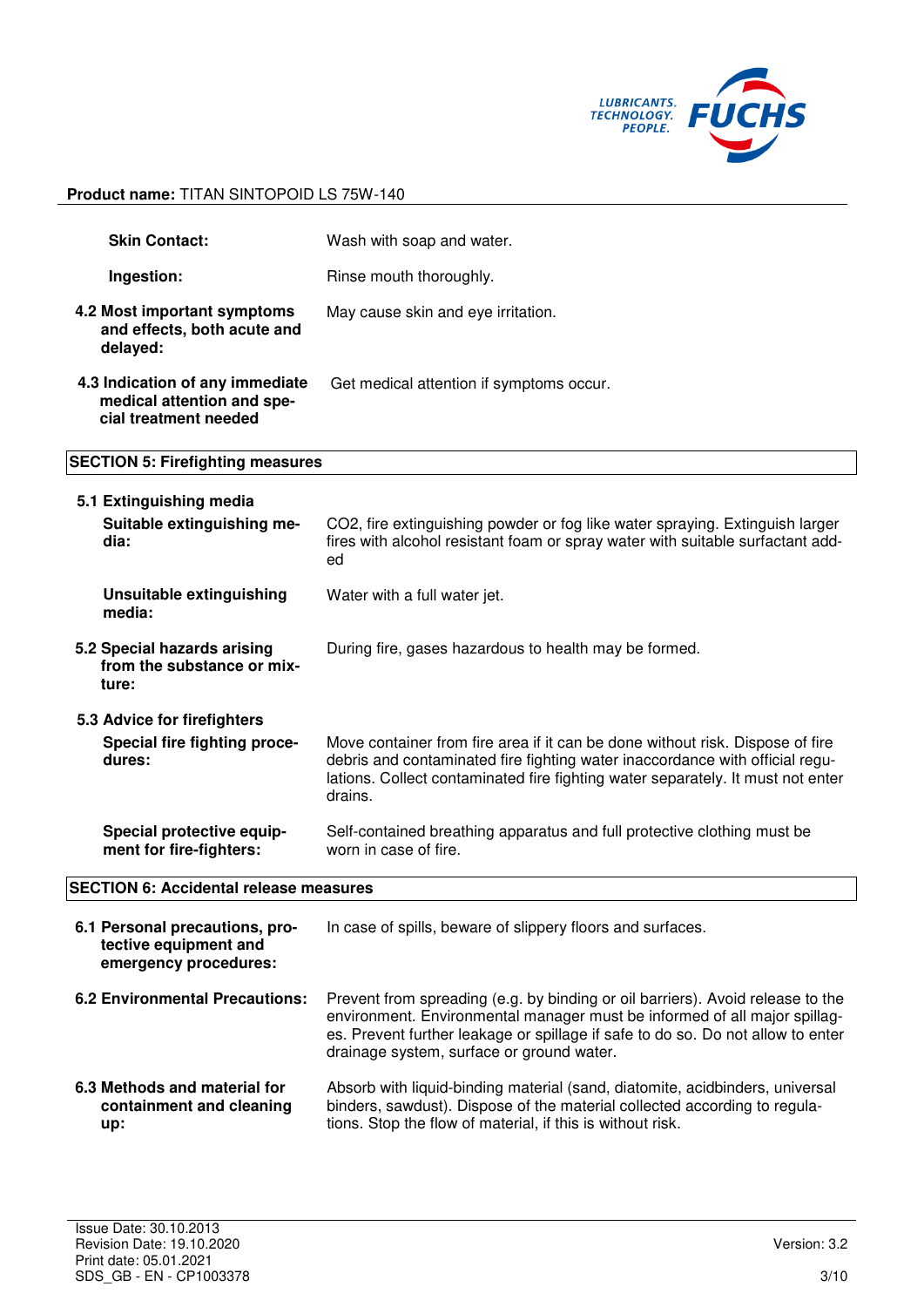

# **6.4 Reference to other sections:**  See Section 8 of the SDS for Personal Protective Equipment. See Section 7 for information on safe handling See Section 13 for information on disposal. **SECTION 7: Handling and storage: 7.1 Precautions for safe handling:**  Prevent formation of aerosols. Do not eat, drink or smoke when working with the product. Take usual precautions when handling mineral oil products or chemical products. Observe good industrial hygiene practices. Provide adequate ventilation. **7.2 Conditions for safe storage, including any incompatibilities:**  Local regulations concerning handling and storage of waterpolluting products have to be followed. Do not heat up to temperatures close to the flash point. **7.3 Specific end use(s):** No data available. **Storage Class:** 10, Combustible liquids **SECTION 8: Exposure controls/personal protection 8.1 Control Parameters Occupational Exposure Limits**  None of the components have assigned exposure limits. **8.2 Exposure controls Appropriate engineering controls:**  Provide adequate ventilation. Ventilation rates should be matched to conditions. If applicable, use process enclosures, local exhaust ventilation, or other engineering controls to maintain airborne levels below recommended exposure limits. If exposure limits have not been established, maintain airborne levels to an acceptable level. **Individual protection measures, such as personal protective equipment General information:** Wash hands before breaks and after work. Use personal protective equipment as required. Personal protection equipment should be chosen according to the CEN standards and in discussion with the supplier of the personal protective equipment. The usual precautionary measures should be adhered to inhandling the chemicals or the mineral oil products. **Eye/face protection:** Safety glasses (EN 166) recommended during refilling. Avoid contact with skin and eyes. Goggles/face shield are recommended. If risk of splashing, wear safety goggles or face shield.

#### **Product name:** TITAN SINTOPOID LS 75W-140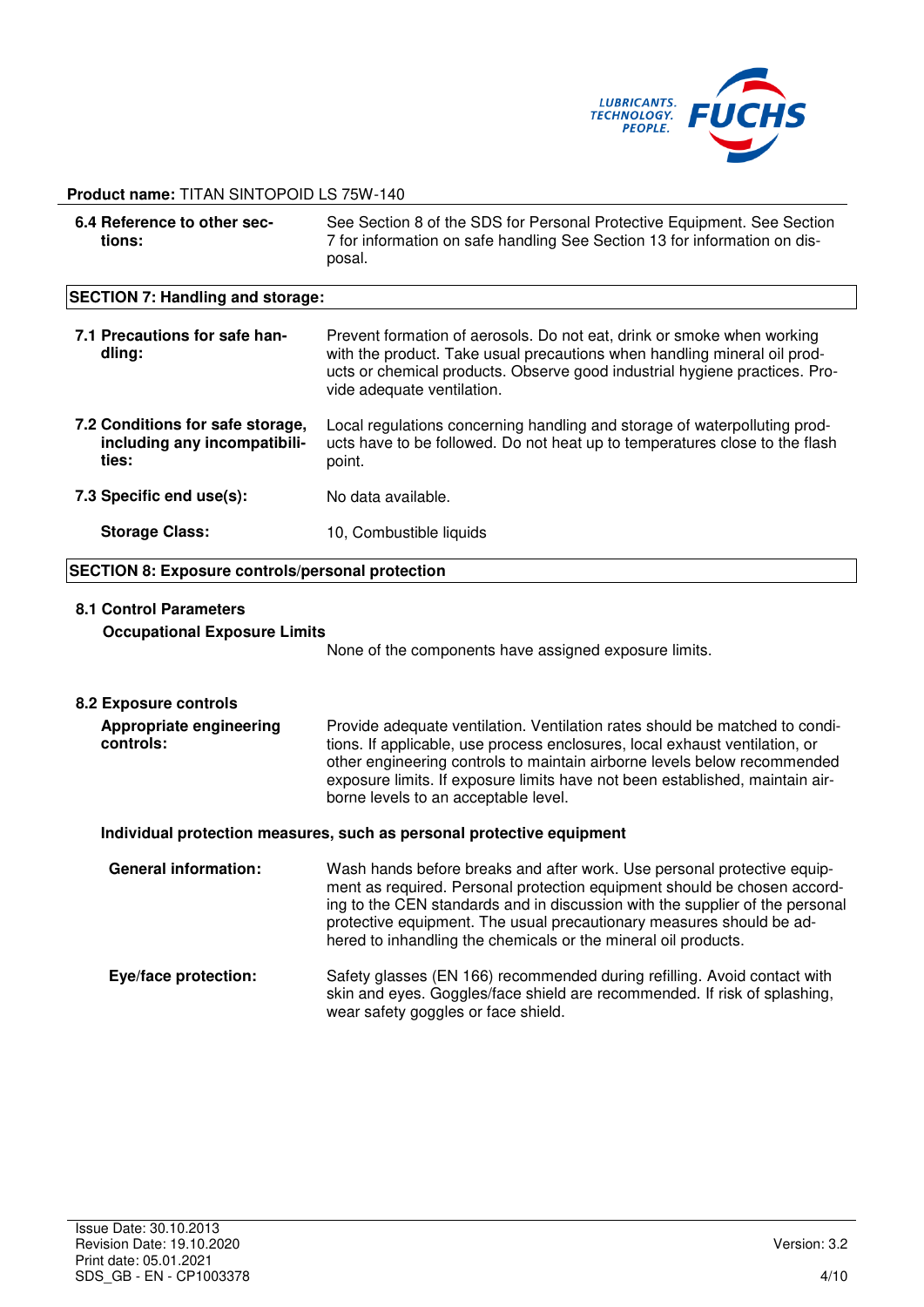

| <b>Skin protection</b><br><b>Hand Protection:</b> | Material: Nitrile butyl rubber (NBR).<br>Min. Breakthrough time: >= 480 min<br>Recommended thickness of the material: $>= 0.38$ mm<br>Avoid long-term and repeated skin contact. Suitable gloves can be recom-<br>mended by the glove supplier. Use skin protection cream for preventive<br>skin protection. Protective gloves, where permitted in acc. to safety direc-<br>tions. The exact break through time has to be found out by the manufactur-<br>er of the protective gloves and has to be observed. |
|---------------------------------------------------|---------------------------------------------------------------------------------------------------------------------------------------------------------------------------------------------------------------------------------------------------------------------------------------------------------------------------------------------------------------------------------------------------------------------------------------------------------------------------------------------------------------|
| Other:                                            | Do not carry cleaning cloths impregnated with the product in trouser pock-<br>ets. Wear suitable protective clothing.                                                                                                                                                                                                                                                                                                                                                                                         |
| <b>Respiratory Protection:</b>                    | Ensure good ventilation/exhaustion at the workplace. Avoid breathing va-<br>pour/aerosol.                                                                                                                                                                                                                                                                                                                                                                                                                     |
| <b>Thermal hazards:</b>                           | Not known.                                                                                                                                                                                                                                                                                                                                                                                                                                                                                                    |
| <b>Hygiene measures:</b>                          | Always observe good personal hygiene measures, such as washing after<br>handling the material and before eating, drinking, and/or smoking. Routinely<br>wash work clothing to remove contaminants. Discard contaminated foot-<br>wear that cannot be cleaned.                                                                                                                                                                                                                                                 |
| <b>Environmental Controls:</b>                    | No data available.                                                                                                                                                                                                                                                                                                                                                                                                                                                                                            |

# **SECTION 9: Physical and chemical properties**

**Appearance** 

### **9.1 Information on basic physical and chemical properties**

| <b>Appearance</b>                |                                       |
|----------------------------------|---------------------------------------|
| <b>Physical state:</b>           | liquid                                |
| Form:                            | liquid                                |
| Color:                           | Pale yellow                           |
| Odor:                            | Characteristic                        |
| <b>Odor Threshold:</b>           | Not applicable for mixtures           |
| pH:                              | Not applicable                        |
| <b>Freezing point:</b>           | Not applicable for mixtures           |
| <b>Boiling Point:</b>            | Value not relevant for classification |
| <b>Flash Point:</b>              | 175 °C                                |
| <b>Evaporation Rate:</b>         | Not applicable for mixtures           |
| Flammability (solid, gas):       | Value not relevant for classification |
| Flammability Limit - Upper (%)-: | Value not relevant for classification |
| Flammability Limit - Lower (%)-: | Value not relevant for classification |
| Vapor pressure:                  | Not applicable for mixtures           |
| Vapor density (air=1):           | Not applicable for mixtures           |
| Density:                         | 0,87 g/ml $(15,00 °C)$                |
| Solubility(ies)                  |                                       |
| <b>Solubility in Water:</b>      | Insoluble in water                    |
| Solubility (other):              | No data available.                    |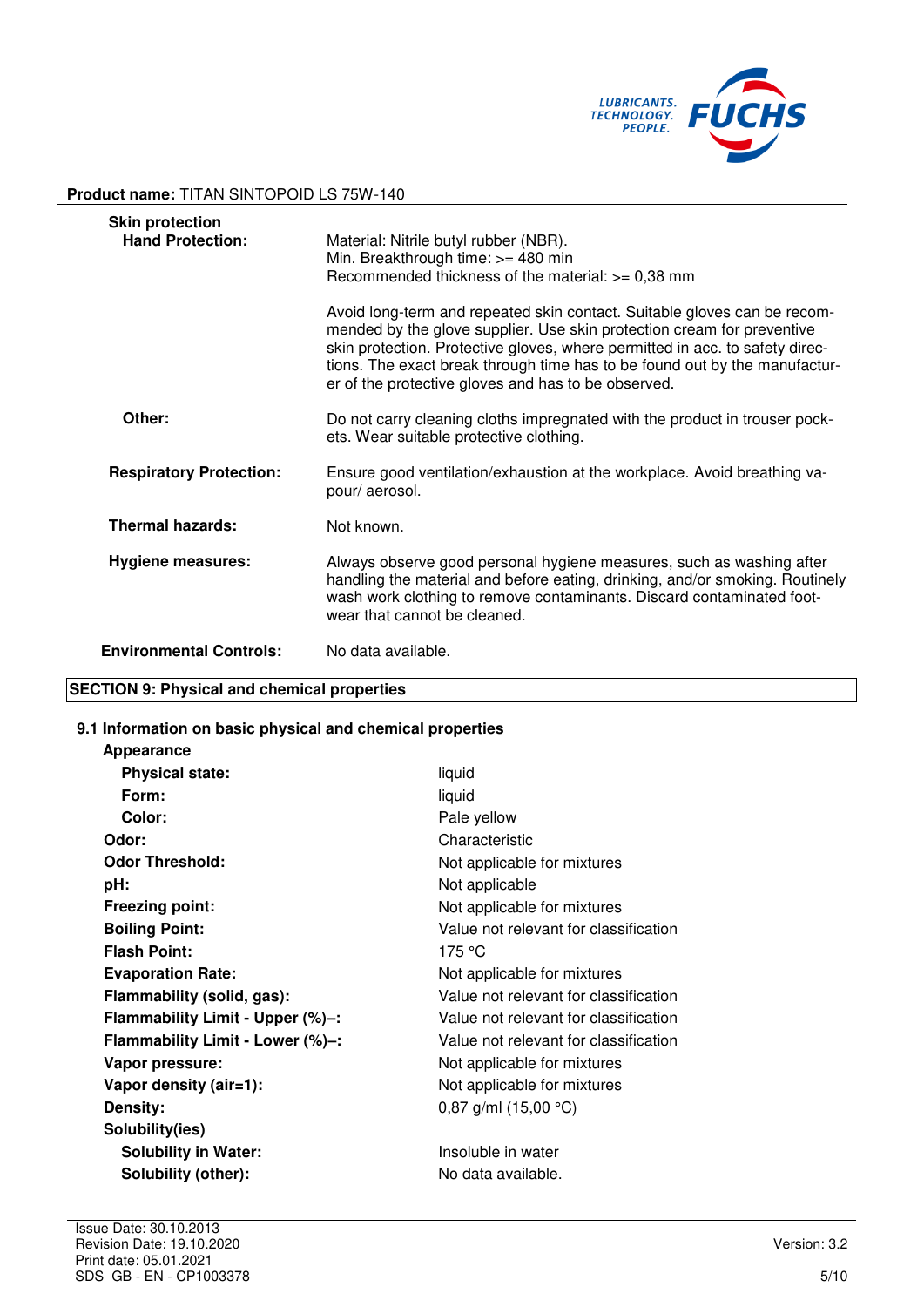

**Partition coefficient (n-octanol/water):** Not applicable for mixtures **Autoignition Temperature:** Value not relevant for classification **Decomposition Temperature:** Value not relevant for classification **Kinematic viscosity:** 171 mm2/s (40 °C) **Explosive properties:** Value not relevant for classification **Oxidizing properties:** Value not relevant for classification **9.2 Other information No data available.** 

# **SECTION 10: Stability and reactivity**

| <b>10.1 Reactivity:</b>                                 | Stable under normal use conditions.                                                                  |
|---------------------------------------------------------|------------------------------------------------------------------------------------------------------|
| <b>10.2 Chemical Stability:</b>                         | Stable under normal use conditions.                                                                  |
| 10.3 Possibility of hazardous<br>reactions:             | Stable under normal use conditions.                                                                  |
| 10.4 Conditions to avoid:                               | Stable under normal use conditions.                                                                  |
| 10.5 Incompatible Materials:                            | Strong oxidizing substances. Strong acids. Strong bases.                                             |
| <b>10.6 Hazardous Decomposition</b><br><b>Products:</b> | Thermal decomposition or combustion may liberate carbon oxides and oth-<br>er toxic gases or vapors. |

# **SECTION 11: Toxicological information**

# **11.1 Information on toxicological effects**

# **Acute toxicity**

| Oral<br><b>Product:</b><br>Specified substance(s)<br>Hydrocarbons, low vis-<br>cous | ATEmix: 29.411 mg/kg<br>LD 50 (Rat): $>$ 5.000 mg/kg                                                                 |
|-------------------------------------------------------------------------------------|----------------------------------------------------------------------------------------------------------------------|
| organic Polysulphide                                                                | LD 50 (Rat): 6.500 mg/kg                                                                                             |
| Dermal<br><b>Product:</b><br><b>Inhalation</b>                                      | Not classified for acute toxicity based on available data.                                                           |
| <b>Product:</b><br>Specified substance(s)<br>Hydrocarbons, low vis-<br>cous         | Not classified for acute toxicity based on available data.<br>LC 50 (Rat, 4 h): $>$ 5 mg/l<br>Dusts, mists and fumes |
| <b>Skin Corrosion/Irritation:</b><br><b>Product:</b>                                | Based on available data, the classification criteria are not met.                                                    |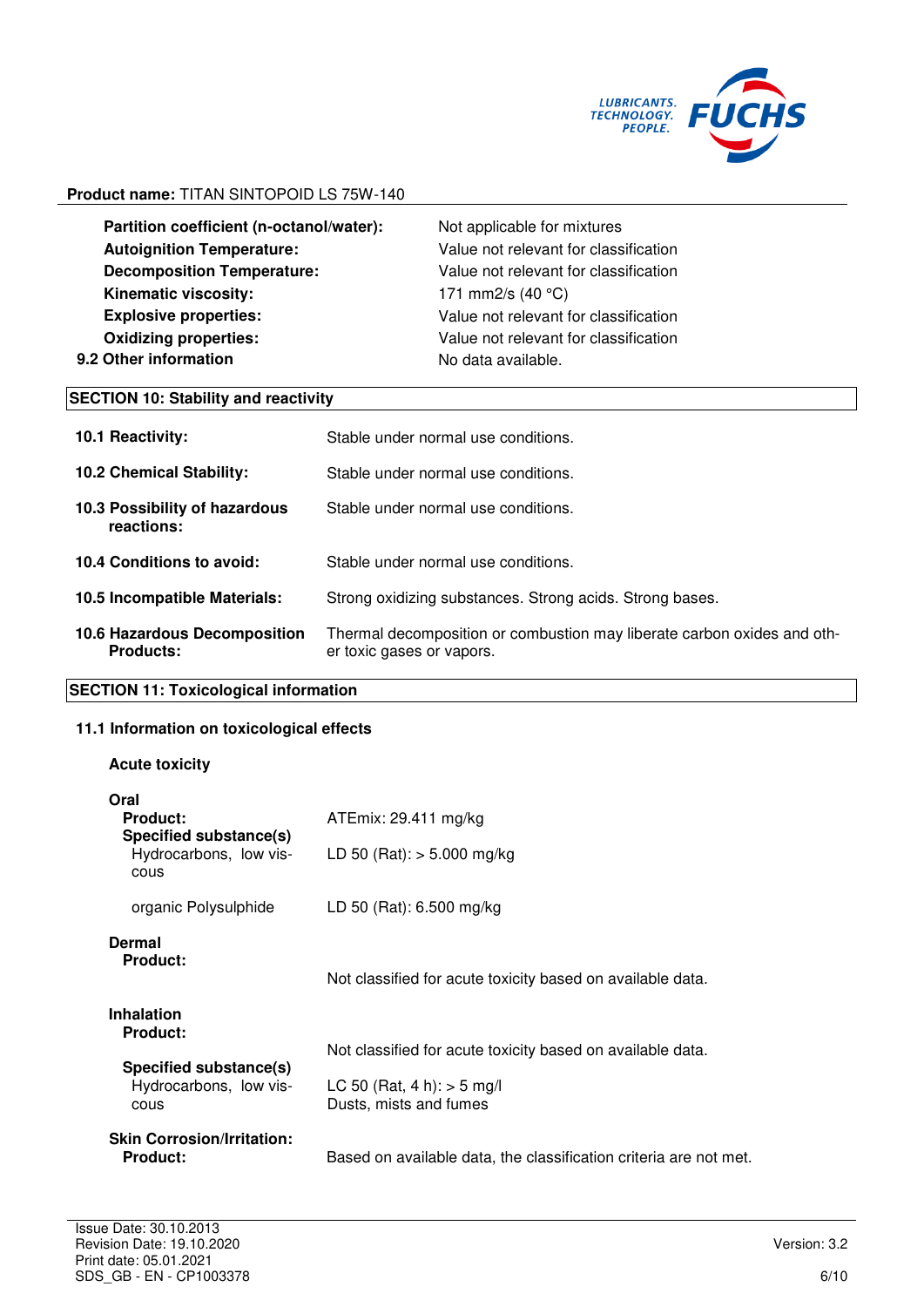

| <b>Product name: TITAN SINTOPOID LS 75W-140</b> |  |
|-------------------------------------------------|--|
|-------------------------------------------------|--|

| <b>Serious Eye Damage/Eye Irritation:</b><br>Product:<br>Based on available data, the classification criteria are not met.                 |                                                                                                                                                           |  |
|--------------------------------------------------------------------------------------------------------------------------------------------|-----------------------------------------------------------------------------------------------------------------------------------------------------------|--|
| <b>Respiratory or Skin Sensitization:</b><br><b>Product:</b>                                                                               |                                                                                                                                                           |  |
|                                                                                                                                            | Experimental data has shown that the concentration of potentially sensitiz-<br>ing components present in this product does not induce skin sensitization. |  |
| <b>Germ Cell Mutagenicity</b><br><b>Product:</b>                                                                                           | Based on available data, the classification criteria are not met.                                                                                         |  |
| Carcinogenicity<br><b>Product:</b>                                                                                                         | Based on available data, the classification criteria are not met.                                                                                         |  |
| <b>Reproductive toxicity</b><br>Product:                                                                                                   | Based on available data, the classification criteria are not met.                                                                                         |  |
| <b>Specific Target Organ Toxicity - Single Exposure</b><br><b>Product:</b>                                                                 | Based on available data, the classification criteria are not met.                                                                                         |  |
| <b>Specific Target Organ Toxicity - Repeated Exposure</b><br>Product:<br>Based on available data, the classification criteria are not met. |                                                                                                                                                           |  |
| <b>Aspiration Hazard</b><br><b>Product:</b>                                                                                                | Based on available data, the classification criteria are not met.                                                                                         |  |
| Other adverse effects:                                                                                                                     | No data available.                                                                                                                                        |  |

# **SECTION 12: Ecological information**

# **12.1 Toxicity**

| Acute toxicity<br><b>Product:</b>                                                        | Based on available data, the classification criteria are not met. |
|------------------------------------------------------------------------------------------|-------------------------------------------------------------------|
| <b>Fish</b><br>Specified substance(s)<br>Hydrocarbons, low vis-<br>cous                  | LC 50 (Fish, 96 h): $>$ 750 mg/l                                  |
| amine phosphate                                                                          | LC 50 (Fish, 96 h): 24 mg/l                                       |
| <b>Aquatic Invertebrates</b><br>Specified substance(s)<br>Hydrocarbons, low vis-<br>cous | EC 50 (Water Flea, 48 h): 190 mg/l                                |
| organic Polysulphide                                                                     | EC 50 (Water Flea, 48 h): 63 mg/l (OECD 202)                      |
| amine phosphate                                                                          | EC 50 (Water Flea, 48 h): 91,4 mg/l                               |
| <b>Chronic ToxicityProduct:</b>                                                          | Based on available data, the classification criteria are not met. |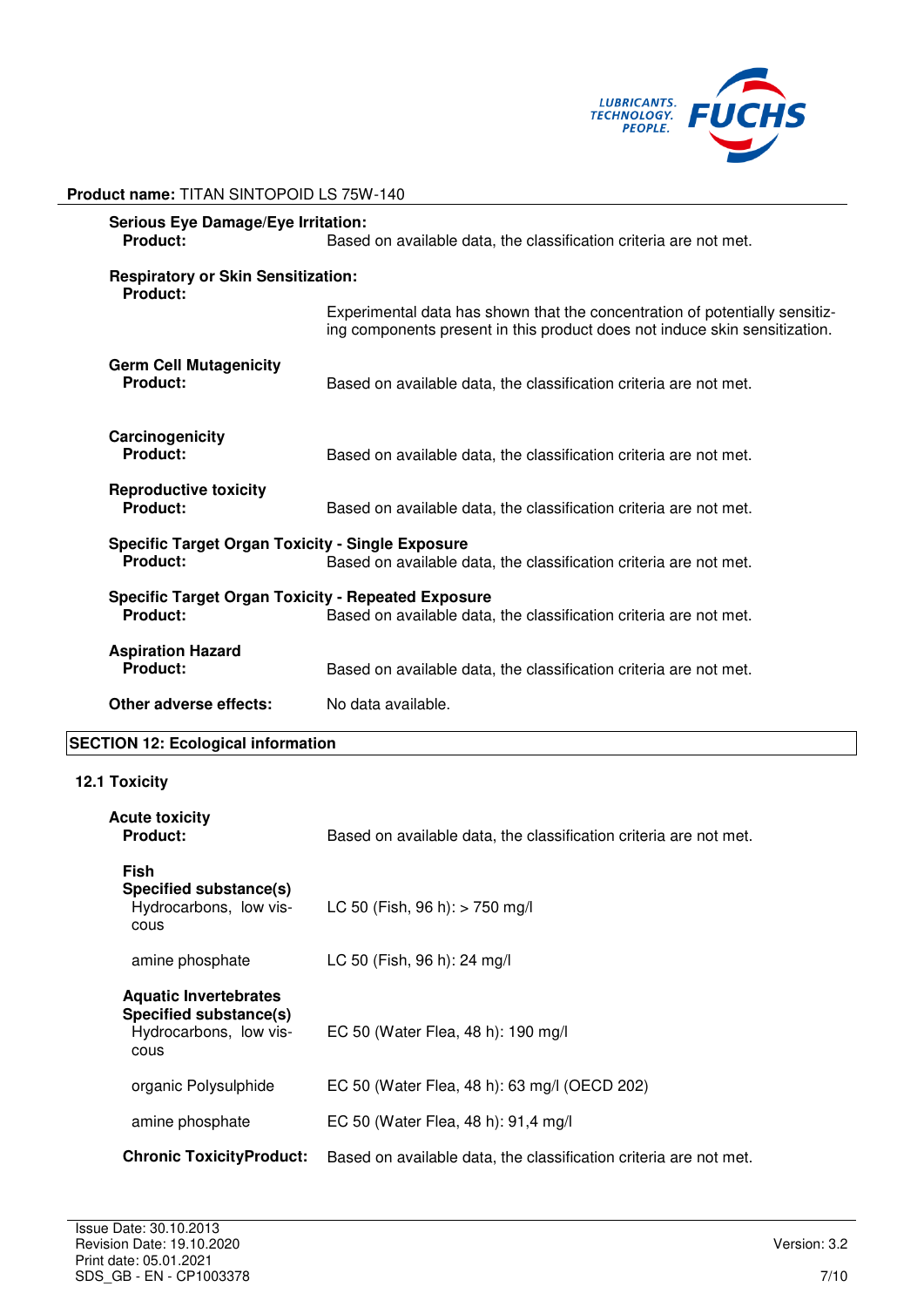

| <b>Aquatic Invertebrates</b><br><b>Specified substance(s)</b><br>amine phosphate                     | NOEC (Water Flea, 21 d): 0,12 mg/l                                                                                                                                                           |  |
|------------------------------------------------------------------------------------------------------|----------------------------------------------------------------------------------------------------------------------------------------------------------------------------------------------|--|
| <b>Toxicity to Aquatic Plants</b><br><b>Specified substance(s)</b><br>Hydrocarbons, low vis-<br>cous | EC 50 (Alga, 72 h): $> 1.000$ mg/l                                                                                                                                                           |  |
| organic Polysulphide                                                                                 | EC 50 (Alga, 72 h): > 101 mg/l (OECD 201)                                                                                                                                                    |  |
| amine phosphate                                                                                      | EC 50 (Alga, 72 h): $> 100$ mg/l                                                                                                                                                             |  |
| 12.2 Persistence and Degradability                                                                   |                                                                                                                                                                                              |  |
| <b>Biodegradation</b><br>Product:<br>Specified substance(s)<br>organic Polysulphide                  | Not applicable for mixtures<br>13 % (28 d, OECD 301B) Not readily degradable.                                                                                                                |  |
| 12.3 Bioaccumulative potential<br>Product:                                                           | Not applicable for mixtures                                                                                                                                                                  |  |
| 12.4 Mobility in soil:<br>Product:                                                                   | Not applicable for mixtures                                                                                                                                                                  |  |
| 12.5 Results of PBT and vPvB<br>assessment:                                                          | The product does not contain any substances fulfilling the PBT/vPvB criteria.                                                                                                                |  |
| 12.6 Other adverse effects:                                                                          | No data available.                                                                                                                                                                           |  |
| <b>Water Hazard Class</b><br>$(WGK)$ :                                                               | WGK 2: significantly water-endangering.                                                                                                                                                      |  |
| <b>SECTION 13: Disposal considerations</b>                                                           |                                                                                                                                                                                              |  |
| 13.1 Waste treatment methods                                                                         |                                                                                                                                                                                              |  |
| <b>General information:</b>                                                                          | Dispose in accordance with all applicable regulations.                                                                                                                                       |  |
| <b>Disposal methods:</b>                                                                             | Do not empty into drains; dispose of this material and its container in a safe<br>way. When storing used products, ensure that the waste categories and<br>mixing instructions are observed. |  |
|                                                                                                      |                                                                                                                                                                                              |  |

13 02 06\*: synthetic engine, gear and lubricating oils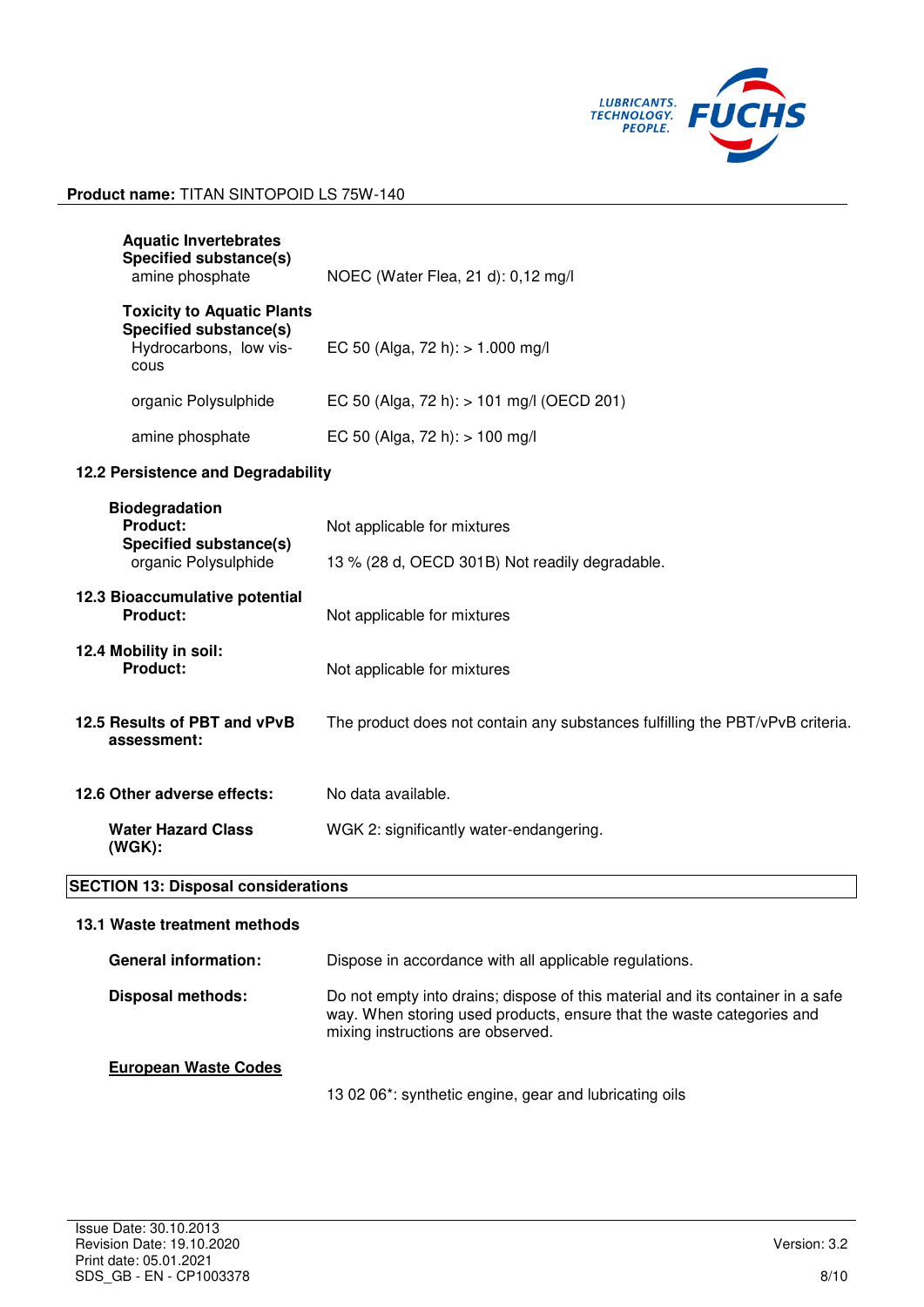

| <b>SECTION 14: Transport information</b>                                                                                                                                                                                                                                     |                     |
|------------------------------------------------------------------------------------------------------------------------------------------------------------------------------------------------------------------------------------------------------------------------------|---------------------|
| <b>ADR/RID</b><br>14.1 UN Number:<br>14.2 UN Proper Shipping Name:<br>14.3 Transport Hazard Class(es)<br>Class:<br>$Label(s)$ :<br>Hazard No. (ADR):<br>Tunnel restriction code:<br>14.4 Packing Group:<br>14.5 Environmental hazards:<br>14.6 Special precautions for user: | Non-dangerous goods |
| <b>ADN</b><br>14.1 UN Number:<br>14.2 UN Proper Shipping Name:<br>14.3 Transport Hazard Class(es)<br>Class:<br>$Label(s)$ :<br>14.3 Packing Group:<br>14.5 Environmental hazards:<br>14.6 Special precautions for user:                                                      | Non-dangerous goods |
| <b>IMDG</b><br>14.1 UN Number:<br>14.2 UN Proper Shipping Name:<br>14.3 Transport Hazard Class(es)<br>Class:<br>$Label(s)$ :<br>EmS No.:<br>14.3 Packing Group:<br>14.5 Environmental hazards:<br>14.6 Special precautions for user:                                         | Non-dangerous goods |
| <b>IATA</b><br>14.1 UN Number:<br>14.2 Proper Shipping Name:<br>14.3 Transport Hazard Class(es):<br>Class:<br>Label(s):<br>14.4 Packing Group:<br>14.5 Environmental hazards:<br>14.6 Special precautions for user:                                                          | Non-dangerous goods |

### **14.7 Transport in bulk according to Annex II of MARPOL and the IBC Code**: Not applicable.

# **SECTION 15: Regulatory information**

**15.1 Safety, health and environmental regulations/legislation specific for the substance or mixture:**

### **EU Regulations**